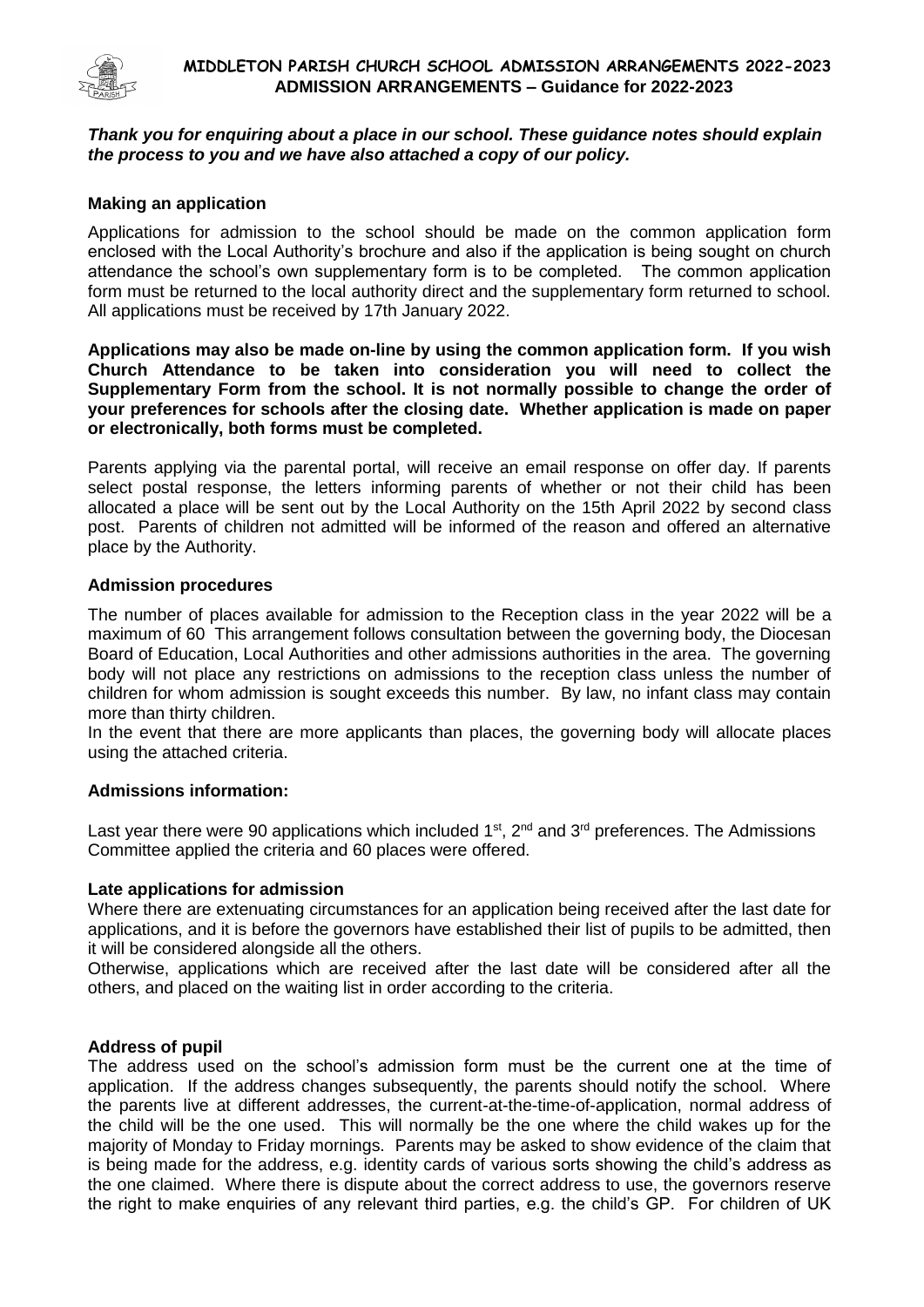

# **Non-routine admissions**

It sometimes happens that a child needs to change school other than at the "normal" time; such admissions are known as non-routine admissions. Application must be made directly to the school.

# **Appeals**

Parents have the right to appeal to an independent Appeals Committee if their application is not successful in the first instance. Information about this is provided by the LA.

Under the Code of Practice on Admissions to Schools, (2007), parents have the right to refer a school's admission policy to the School's Adjudicator if it fails to conform to the provisions of the Code.

Letters of appeal should be addressed to:

The Clerk to the Governing Body, Middleton Parish Church School, Springfield Road, Middleton, Manchester M24 5DL

If your child was refused a place in Reception or Key Stage 1 because of Government limits on Infant class sizes, the grounds on which your appeal could be successful are limited. You would have to show that the decision was one which in the circumstances no reasonable governing body would have made, or that your child would have been offered a place if the governors' admissions arrangements had been properly implemented.

Please note that this right of appeal against the governors' decision does not prevent you from making an appeal in respect of any other school.

# **Fraudulent applications**

Where the governing body discovers that a child has been awarded a place as the result of an intentionally misleading application from a parent (for example a false claim to residence in the catchment area or of involvement in a place of worship) which effectively denies a place to a child with a stronger claim, then the governing body is required to withdraw the offer of the place. The application will be considered afresh and a right of appeal offered if a place is refused.

# **Twins**

Where there are children of multiple births wishing to be admitted and the sibling is the 30th child, the governors may admit over the infant class requirement if it is possible to do so'

# **Deferred admission**

If your child is due to start school during the next academic year, it is important that you apply for a place for September. If your child's fifth birthday is between the months of September and December, then, if you wish it, admission may be deferred until January; if it is between January and April, then admission may be deferred until the start of the summer term though it is likely to be in your child's interest to start no later than January.

# **Admissions Policy**

Admissions to an Aided school are the responsibility of the Governors, in agreement with the Diocesan Board of Education and the Local Authority. The school will admit all children having a statement of special educational needs in whose statement the school is named. The standard number agreed for admission to the Reception Class is 60. In the event of oversubscription for the remaining places, the decision on which children will be admitted will be based on the following criteria in numerical order: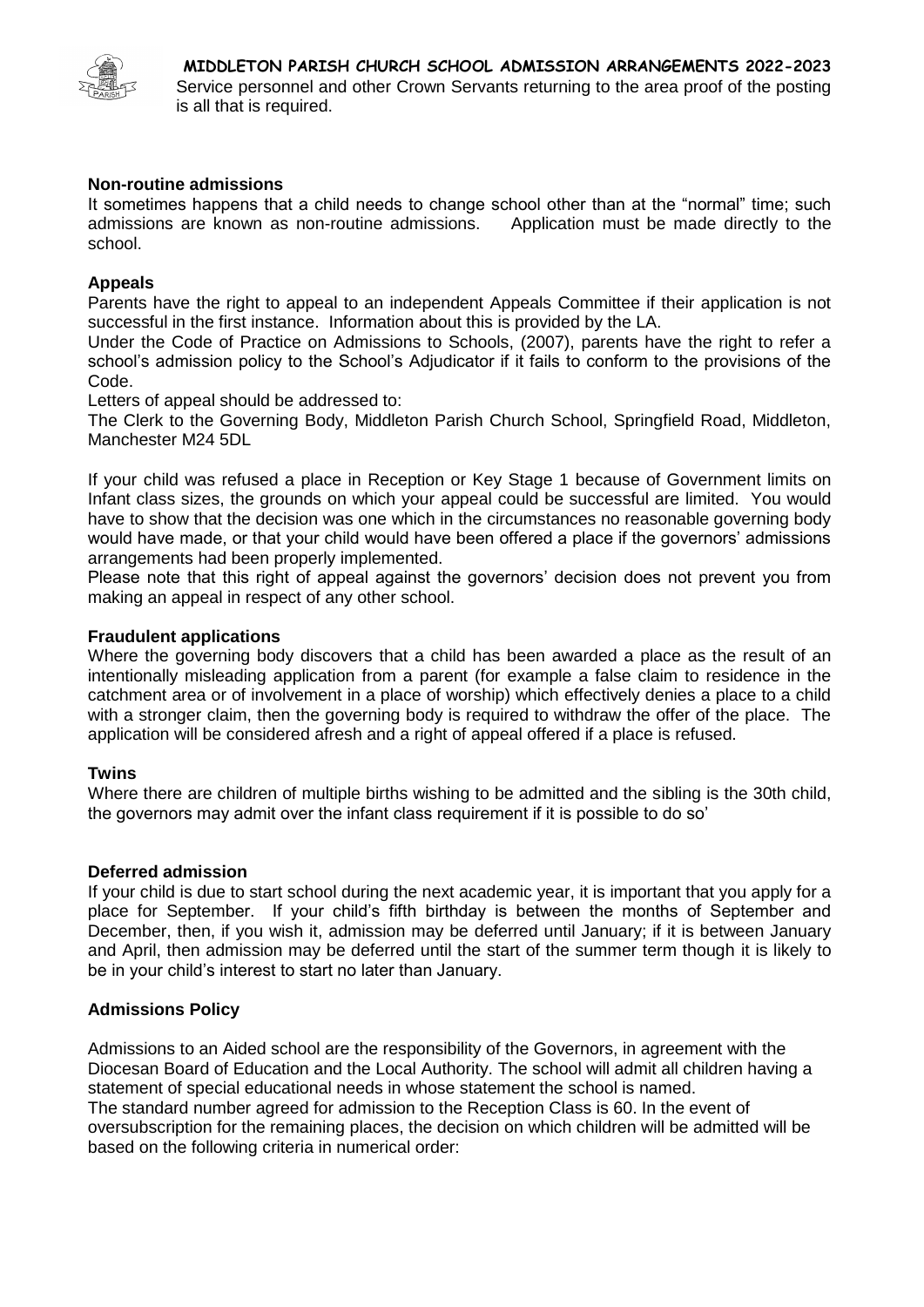

| $\mathbf{1}$ . | Looked after children and previously looked after children who were looked after, but ceased<br>to be so because they were adopted (or became subject to a residence order or special<br>guardianship order)'                     |
|----------------|-----------------------------------------------------------------------------------------------------------------------------------------------------------------------------------------------------------------------------------|
| 2.             | Children whose medical or social circumstances mean that their needs can only be met at<br>this school.                                                                                                                           |
| 3.             | Children who will have an older brother or sister attending the school at the time of their<br>admission.                                                                                                                         |
| 4.             | Baptised children whose parent(s)/guardian(s) are in regular attendance at St Leonard's<br>Middleton or St. John's Thornham.                                                                                                      |
| 5.             | 3 places will be allocated to children who do not meet the above criteria but live in the closest<br>proximity to the school.                                                                                                     |
| 6.             | Baptised or dedicated children whose parent(s)/guardian(s) are in regular attendance at a<br>church within Middleton which is a member of Churches Together in Britain and Ireland, or a<br>local Churches Together organisation. |
| 7.             | Any other children from the parishes of St Leonard's Middleton and St. John's Thornham.                                                                                                                                           |
| 8.             | Any other children.                                                                                                                                                                                                               |

Notes:

- a) Regular attendance is normally taken to mean a minimum of fortnightly attendance at church at public worship for at least the year prior to 1<sup>st</sup> September in the year before admission to the school. Evidence of infant baptism or dedication of the child and of regular attendance of parent(s)/guardian(s**) must be provided by a member of the clergy or other designated church officer on the form provided.**
- b) Where there are more applicants for the available places within a category, then the shortest, suitable walking distance is measured using a computerised mapping system which uses the Ordnance Survey integrated network. The distance is measured from the main gate of the school to the child's normal home front door. This is the final determining factor, nearer addresses having priority over more distant ones. The 'normal' home of the child will be taken to be the home in which the child sleeps for the majority of the school week.
- c) Where admission is sought under special medical or social circumstances criteria, professional supporting evidence, e.g. from a doctor, psychologist or social worker, is essential. Such evidence must set out the particular reasons why the school is the most suitable for the child and the difficulties that would be caused if the child had to attend another school.
- d) Brother' or 'sister' includes step, half, foster and adopted brothers or sisters living at the same address and full brother or sister living apart.
- e) Where we have more applications than places, the admissions criteria will be used. Children who are not admitted will have their name placed on a waiting list. The names on this waiting list will be in the order resulting from the application of the admissions criteria. Since the date of application cannot be a criterion for the order of names on the waiting list, late applicants for the school will be slotted into the order according to the extent to which they meet the criteria. Thus it is possible for a child who moves into the area later to have a higher priority than one who has been on the waiting list for some time. If a place becomes available within the admission number, the child whose name is at the top of the list will be offered a place. This is not dependent on whether an appeal has been submitted. The waiting list will be held for 12 months.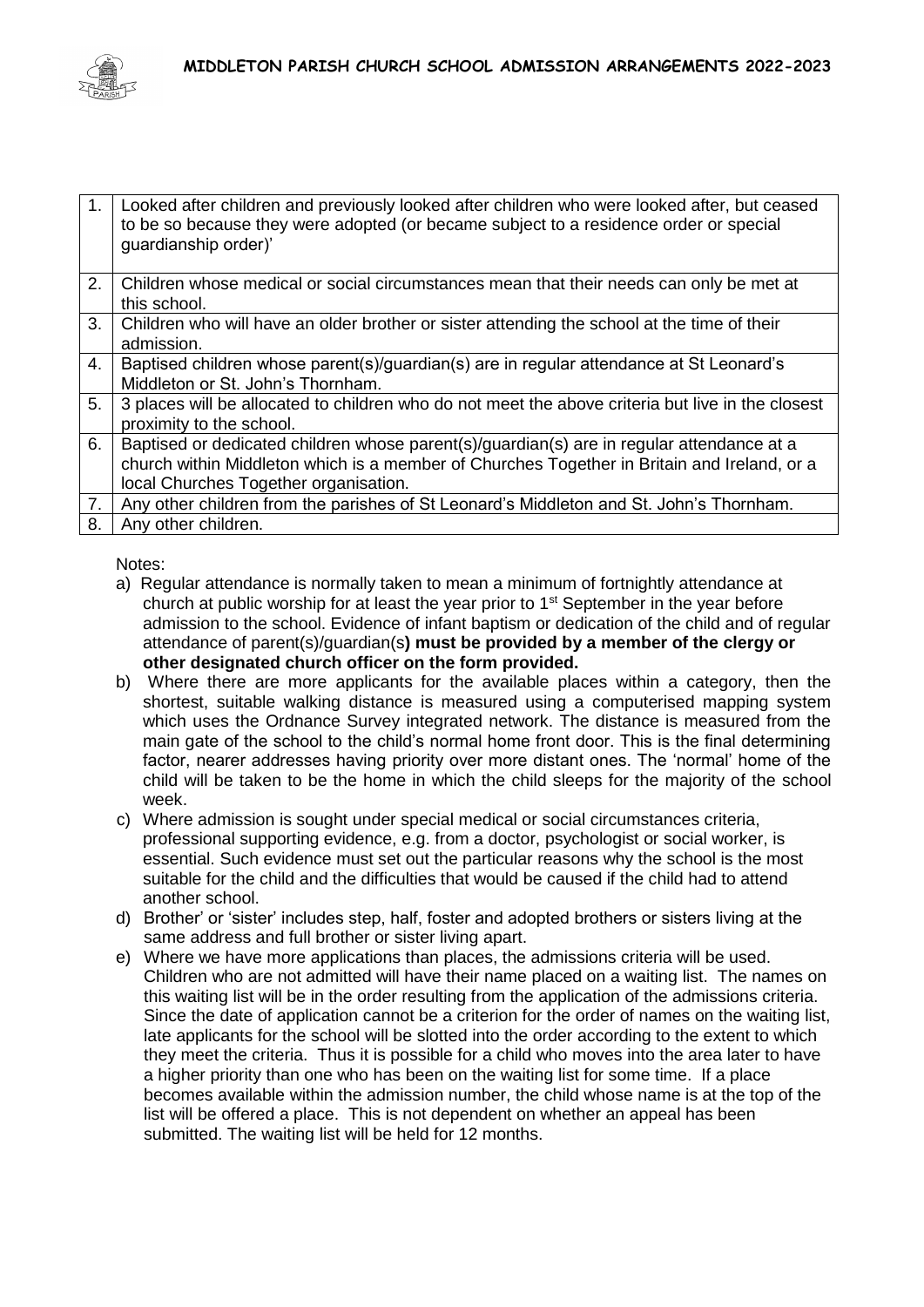



**If you wish your child's/your church attendance to be considered please complete this supplementary form and return it to the school with your application form.** *(If you complete the application form on-line, please forward/return this form directly to school)*

# **Supplementary form (Section A) - (Parent(s)/Guardian(s) Statement**

| Name of child:                                                               |      |                                      |  |
|------------------------------------------------------------------------------|------|--------------------------------------|--|
|                                                                              |      |                                      |  |
| Date of birth                                                                | Boy□ | Œ                                    |  |
| Date of Baptism/Infant Dedication                                            |      |                                      |  |
|                                                                              |      |                                      |  |
|                                                                              |      |                                      |  |
|                                                                              |      |                                      |  |
|                                                                              |      |                                      |  |
|                                                                              |      |                                      |  |
|                                                                              |      |                                      |  |
|                                                                              |      |                                      |  |
| Place of worship one of the parents / guardians regularly attends:           |      |                                      |  |
|                                                                              |      |                                      |  |
|                                                                              |      |                                      |  |
|                                                                              |      |                                      |  |
|                                                                              |      |                                      |  |
|                                                                              |      |                                      |  |
|                                                                              |      |                                      |  |
| .                                                                            |      |                                      |  |
|                                                                              |      |                                      |  |
| Telephone                                                                    |      |                                      |  |
| In the event of over-subscription Governors may also consider the following: |      |                                      |  |
| Worship attendance:                                                          |      |                                      |  |
| Do you regularly attend worship?                                             |      | Yes/No (please delete as applicable) |  |
|                                                                              |      |                                      |  |
|                                                                              |      |                                      |  |

Your faith leader will be contacted in order to confirm this information.

SIGNED……………………………………………………………………………Parent/Guardian

**PLEASE NOW COMPLETE THE OTHER SIDE OF THIS FORM section B**